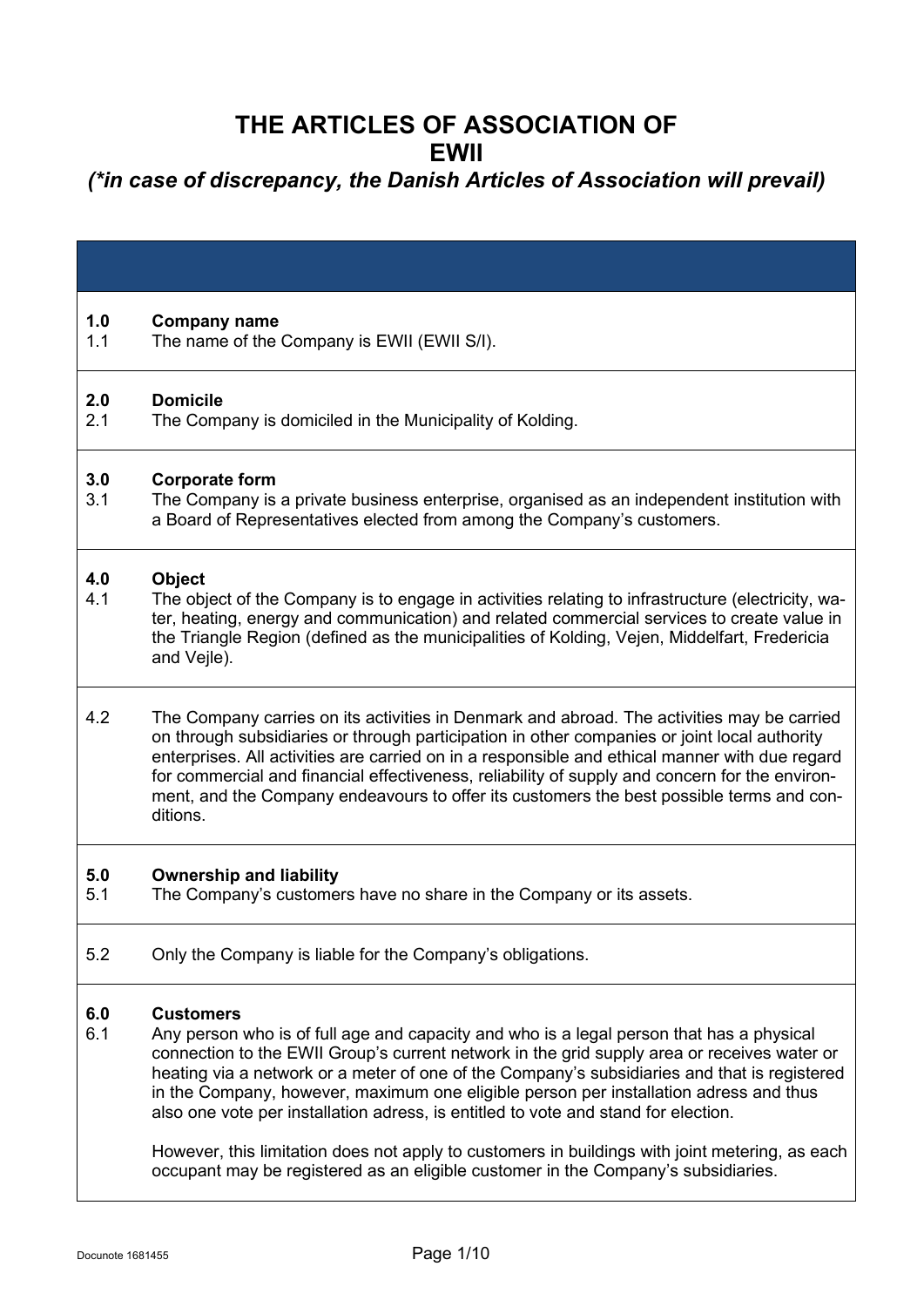## **7.0 Board of Representatives**

The Company's ultimate authority is the Board of Representatives, which has the same function as a general meeting of a company and the members of the Board of Representatives may raise issues in the same manner as a participant at a company's general meeting.

The Board of Representatives does not perform any management function in the Company and can thus not be held liable for the Company's operations and obligations.

- 7.2 The Board of Representatives consists of up to 122 members, of which 120 are elected by and from among the Company's customers, see Article 6.1, and the employee-elected representatives elected to the Board of Directors.
- 7.3 The details of the procedure for election of representatives and alternates are set out in the election rules.
- 7.4 Changes to the rules for election to the Board of Representatives may only be made in accordance with the rules set out in Article 8.9.
- 7.5 In the event of permanent absence, for example if long-term illness or similar circumstances prevent a member of the Board of Representatives from participating in the meetings, the member concerned must retire from the Board.

If a member of the Board of Representatives is no longer eligible as defined in the election rules, the member concerned must retire from the Board with effect from the date at which the member became ineligible.

If a member of the Board of Representatives is absent without notice from three consecutive ordinary meetings of the Board of Representatives, the member automatically resigns from the Board of Representatives.

The retired member is replaced by an alternate in accordance with the election rules. If no alternate is found, the member of the Board of Representatives will not be replaced for the remainder of the election period.

#### **8.0 Meetings of the Board of Representatives**

8.1 Ordinary meetings of the Board of Representatives are held three times a year. The first meeting is held in April and the last meeting is held in November.

The third meeting may be held in the form of a workshop, a study tour or a visit to a specific site or venue. The Board of Directors normally convenes this meeting at six weeks' notice, however, as a minimum at the notice specified for extraordinary meetings of the Board of Representatives.

The meetings may be held as physical meetings, digital meetings, or a combination thereof.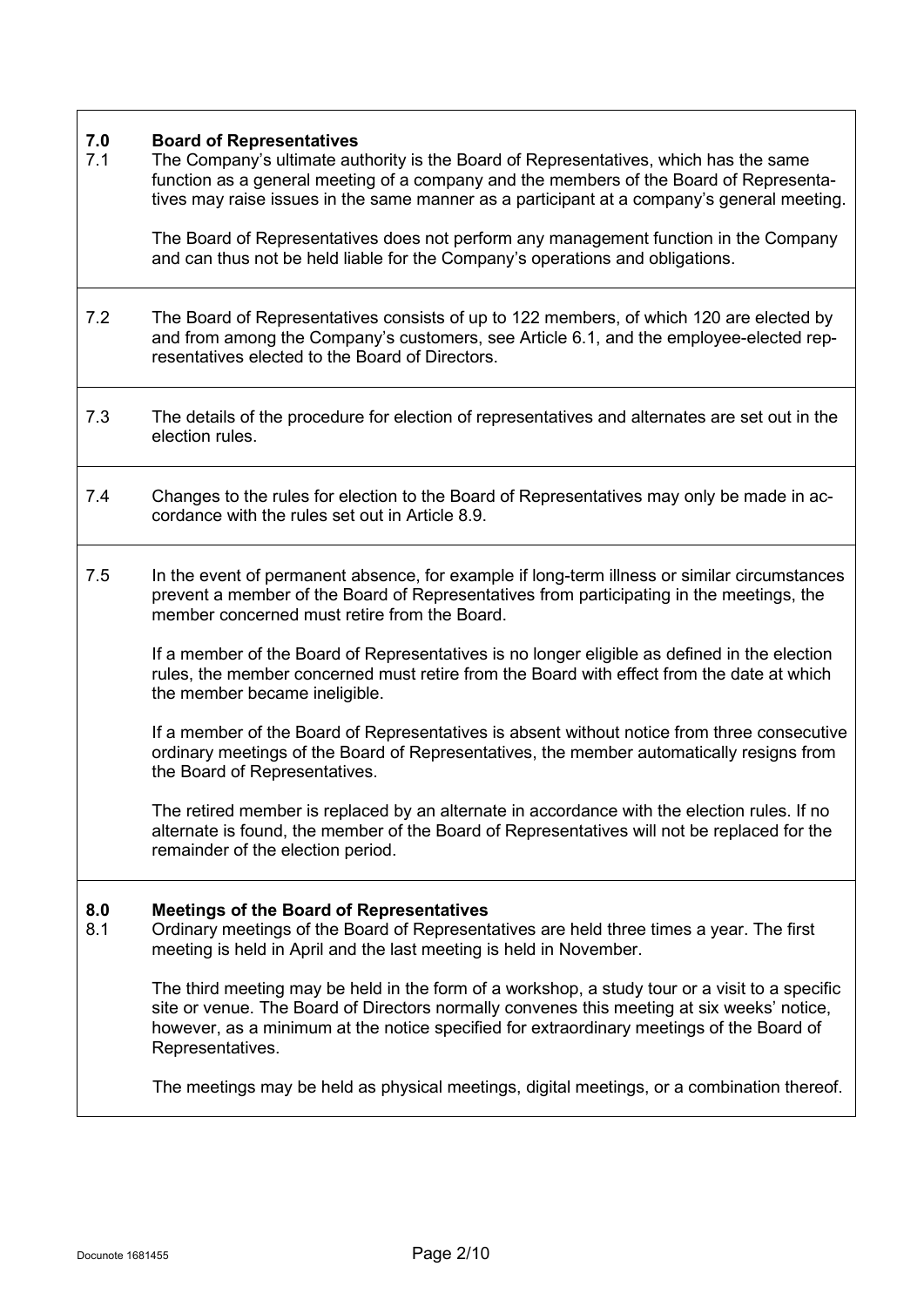| 8.2 | Extraordinary meetings of the Board of Representatives are held when the Board of Direc-<br>tors, the auditor or a minimum of 15 members of the Board of Representatives so requests<br>in writing, indicating the business to be transacted.<br>Extraordinary meetings of the Board of Representatives must be held within five weeks of<br>receipt of such request.                                                 |
|-----|-----------------------------------------------------------------------------------------------------------------------------------------------------------------------------------------------------------------------------------------------------------------------------------------------------------------------------------------------------------------------------------------------------------------------|
| 8.3 | The Board of Directors convenes the meetings of the Board of Representatives by digital<br>communication, subject to at least 14 days' notice.                                                                                                                                                                                                                                                                        |
|     | Accounts and documents are usually forwarded at least eight days before the meeting.<br>By a majority decision, the Board of Directors may, however, convene the Board of Repre-<br>sentatives at a shorter notice, but not less than five days.                                                                                                                                                                      |
| 8.4 | The following business must be transacted at the meeting of the Board of Representatives<br>in April:                                                                                                                                                                                                                                                                                                                 |
|     | 1. Election of a chairman of the meeting                                                                                                                                                                                                                                                                                                                                                                              |
|     | 2. Approval of the agenda for the meeting                                                                                                                                                                                                                                                                                                                                                                             |
|     | 3. Report on the Company's activities during the past year as well as presentation of<br>the annual report and the proposed resolution on appropriation of profits or loss to<br>be approved                                                                                                                                                                                                                          |
|     | 4. Discussion of any proposed resolutions                                                                                                                                                                                                                                                                                                                                                                             |
|     | 5. Remuneration of the Board of Directors and the Board of Representatives                                                                                                                                                                                                                                                                                                                                            |
|     | Election of auditing firm<br>6.                                                                                                                                                                                                                                                                                                                                                                                       |
|     | 7. Any other business                                                                                                                                                                                                                                                                                                                                                                                                 |
| 8.5 | The following business must be transacted at the meeting of the Board of Representatives<br>in November:                                                                                                                                                                                                                                                                                                              |
|     | 1. Election of a chairman of the meeting                                                                                                                                                                                                                                                                                                                                                                              |
|     | Approval of the agenda for the meeting<br>2.                                                                                                                                                                                                                                                                                                                                                                          |
|     | Briefing about strategy and risk management<br>3.                                                                                                                                                                                                                                                                                                                                                                     |
|     | Briefing about the budgets for the coming year<br>4.                                                                                                                                                                                                                                                                                                                                                                  |
|     | Discussion of any proposed resolutions<br>5.                                                                                                                                                                                                                                                                                                                                                                          |
|     | Any other business<br>6.                                                                                                                                                                                                                                                                                                                                                                                              |
| 8.6 | Proposed resolutions to be discussed at the ordinary meeting of the Board of Representa-<br>tives in April or in November must be submitted to the Company in writing by the members<br>of the Board of Representatives no later than five weeks before the meeting. All resolutions<br>may be proposed, except resolutions for which the Board of Directors or the Executive<br>Board has managerial responsibility. |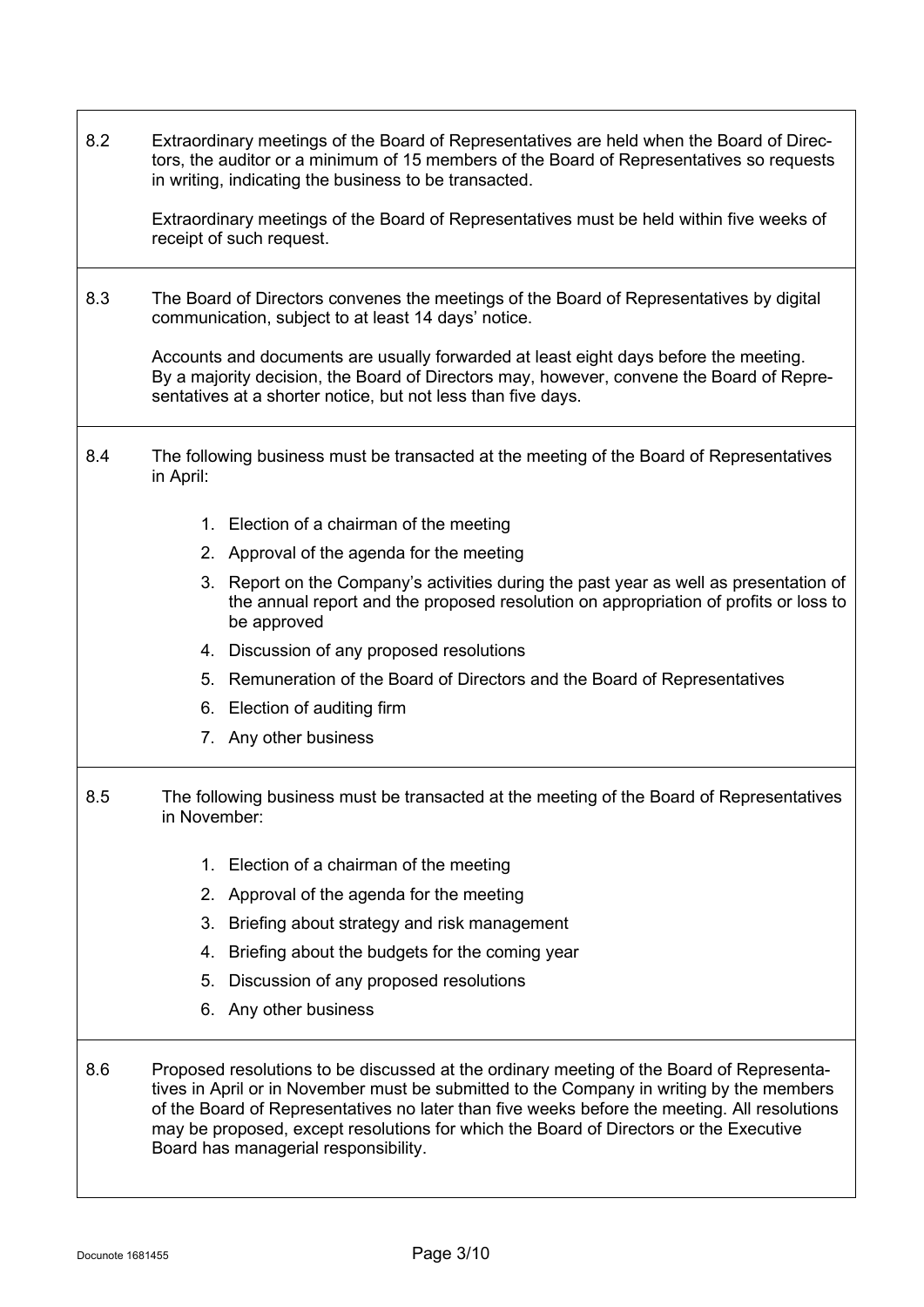- 8.7 The Board of Representatives is quorate when at least half of the members are present.
- 8.8 Resolutions are passed by the Board of Representatives by a simple majority of votes of the members present, unless otherwise stipulated in the Articles of Association. Blank ballot papers are not included in the count.

In the event of equality of votes when voting on a proposed resolution in the Board of Representatives, the proposed resolution is rejected.

- 8.9 A resolution passed by the Board of Representatives in a matter covered by Articles 7.4, 12.1, 13.1 and 14.1 is only valid if at least two thirds of the members of the Board of Representatives are present and the resolution is passed by at least two thirds of the votes cast. Blank ballot papers are not included in the count. If a resolution is passed by at least two thirds of the votes cast, but less than two thirds of the members of the Board of Representatives are present, another meeting of the Board of Representatives must be convened within two weeks. Such meeting will be quorate regardless of the number of members of the Board of Representatives present.
- 8.10 It is not possible to vote by proxy, except in connection with the election of members to the Board of Directors and the election of Chairman of the Board of Directors, and subject to a maximum of one proxy per member of the Board of Representatives.
- 8.11 Secret ballots are held if so decided by the chairman of the meeting or if requested by at least 15 members of the Board of Representatives.
- 8.12 Motions for a vote of no confidence in the Chairman of the Board of Directors or the entire Board of Directors must be made by at least 15 members of the Board of Representatives in order to be included on the agenda.

Motions for a vote of no confidence in a member of the Board of Directors must be made by at least one fourth of the members of the Board of Representatives from the district concerned in order to be included in the agenda. The Board member concerned may then be removed subject to a majority of the votes cast by the members of the Board of Representatives in the district concerned. If a member of the Board of Directors is removed, another member must be elected for the vacant seat.

8.13 A member of the Board of Representatives may not take part in the transaction of business involving any agreement between the Company and the member concerned or any lawsuits against the member concerned or any agreement between the Company and a third party or lawsuits involving the Company and a third party if the member of the Board of Representatives has a material interest in such business that may conflict with the interests of the Company.

The same applies to the transaction of business involving discussion and/or information of competition or confidential matters if the member of the Board of Representatives is personally involved either through employment or as an owner of a company or if the member in any other way has an interest in such business that may conflict with the interests of the Company.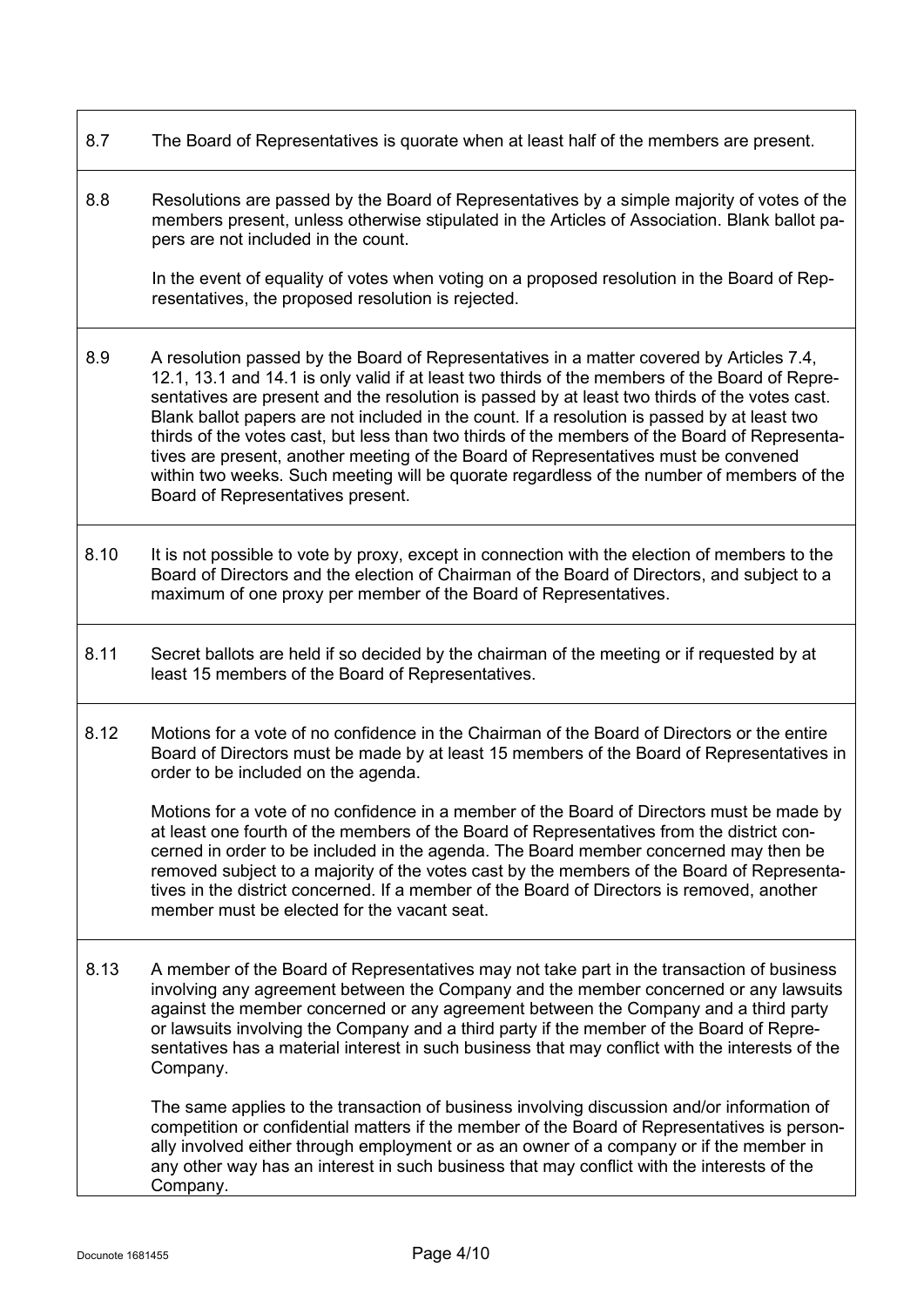|            | Representatives, who makes sure that the Board of Representatives makes a decision re-<br>garding the member's potential disqualification.                                                                                                                                                                                                                                                                                                                                 |
|------------|----------------------------------------------------------------------------------------------------------------------------------------------------------------------------------------------------------------------------------------------------------------------------------------------------------------------------------------------------------------------------------------------------------------------------------------------------------------------------|
|            | The provisions of the Danish Companies Act relating to disqualification apply correspond-<br>ingly.                                                                                                                                                                                                                                                                                                                                                                        |
| 8.14       | <b>Minutes of meetings</b><br>Minutes of all meetings of the Board of Representatives must be taken and be signed by the<br>chairman of the meeting. Any member of the Board of Representatives or of the Executive<br>Board who disagrees with the resolutions of the Board of Representatives or who has fur-<br>ther comments thereto is entitled to express his/her opinion at the meeting and to have<br>his/her dissenting opinion briefly mentioned in the minutes. |
|            | The meetings of the Board of Representatives are recorded for the purpose of preparing the<br>minutes. These recordings may be deleted once the next ordinary meeting of the Board of<br>Representatives has taken place.                                                                                                                                                                                                                                                  |
|            | Minutes are sent to all members of the Board of Representatives after each meeting by digi-<br>tal communication.                                                                                                                                                                                                                                                                                                                                                          |
| 8.15       | The press<br>The press is entitled to be present at the discussion of non-confidential items at the meet-<br>ings of the Board of Representatives.                                                                                                                                                                                                                                                                                                                         |
| 8.16       | Solely the Chairman of the Board of Directors and the Chief Executive Officer or persons<br>authorised by them to do so may speak to the press or other media on behalf of the Com-<br>pany.                                                                                                                                                                                                                                                                               |
| 9.0<br>9.1 | <b>The Board of Directors</b><br>The Board of Directors is in charge of the overall management of the Company and ap-<br>proves i.a. the Company's strategy on the basis of a proposal by the Executive Board.                                                                                                                                                                                                                                                             |
| 9.2        | The Company's Board of Directors consists of 17 members, of which 15 members are<br>elected by and from among the members of the Board of Representatives in accordance<br>with the rules described below, while two members are elected by and from among the<br>Group's employees. The employee representatives are elected in accordance with the rules<br>set out in the Danish Companies Act.                                                                         |
|            |                                                                                                                                                                                                                                                                                                                                                                                                                                                                            |

The member of the Board of Representatives is obliged to provide information about his/her disqualification on his/her own initiative and in advance to the Chairman of the Board of

- 9.3 The term of office is four years starting on 1 January. Re-election can take place 3 times.
- 9.4 If a member of the Board of Representatives retires, the member also automatically retires from the Board of Directors.

 If a member of the Board of Directors retires, the first alternate in the district concerned will take over the vacant seat on the Board. If one more member of the Board of Directors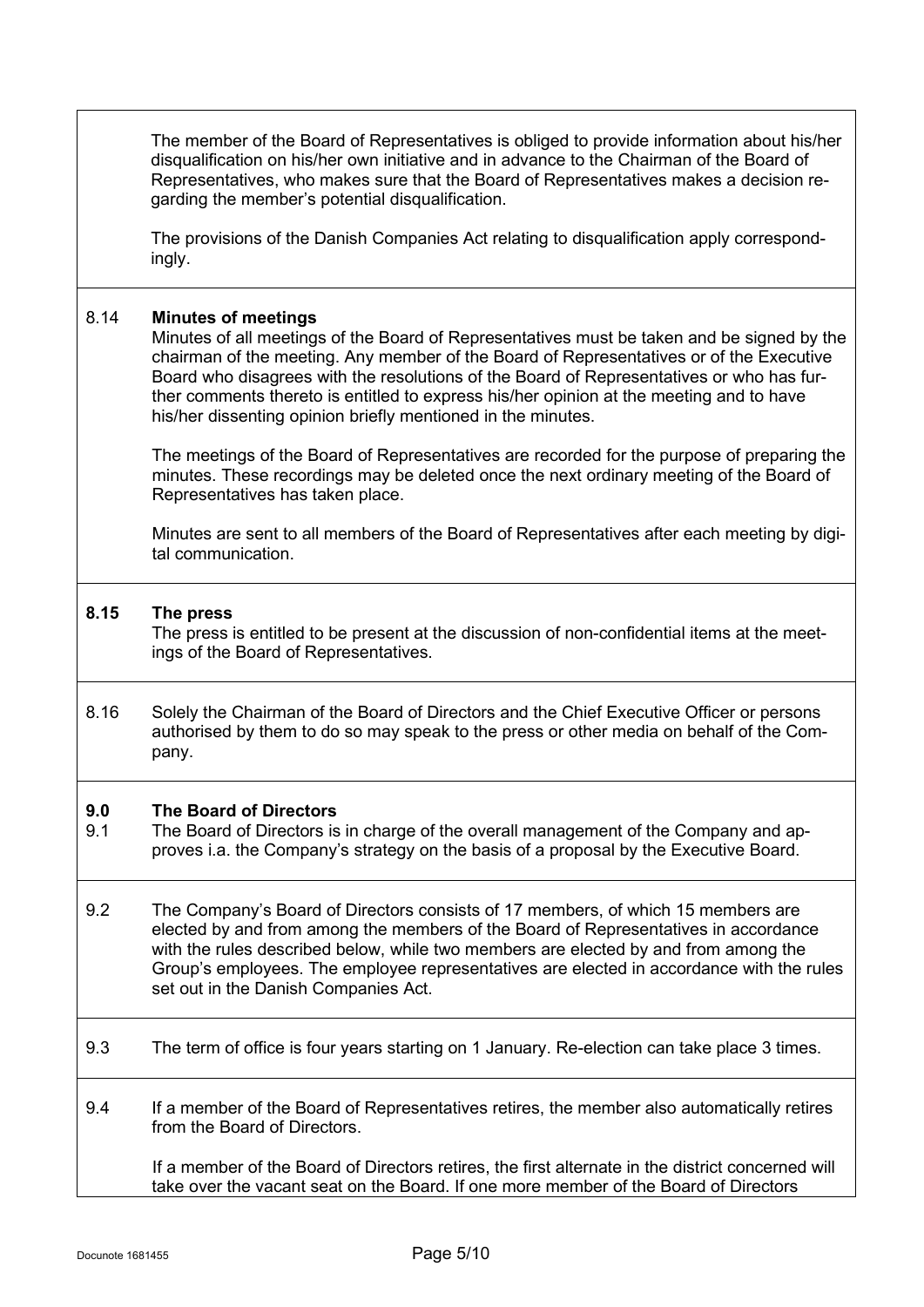retires, the second alternate in the district concerned, see Article 9.5, will take over the vacant seat on the Board of Directors. If more members of the Board of Directors retire, a re-election must held for the seat concerned.

9.5 The 15 members of the Board of Directors are elected in accordance with the following procedure:

Candidates for the Board of Directors, to be elected by the individual districts, must be proposed in writing to the Company no later than 21 days before the meeting of the Board of Representatives at which the members of the Board of Directors are to be elected. It must simultaneously be stated whether the candidate also stands for election as chairman of the Board of Directors. By candidature for the Board of Directors, the candidates must enclose a description of their own qualifications and their CV.

No later than 14 days before the meeting of the Board of Representatives at which the election is to take place, the Company informs the Board of Representatives of the names of the members of the Board of Representatives that are candidates for the Board of Directors and which candidates also run for the chairmanship of the Board of Directors.

If no candidates announce their candidature for the chairmanship of the Board of Directors when standing for the Board of Directors, or if no elected members of the Board of Directors have announced their candidature for the chairmanship of the Board of Directors, the candidates for the chairmanship will be announced immediately after the election of members of the Board of Directors. The chairman of the Board of Directors is elected in accordance with Article 9.6.

The 15 seats on the Board of Directors are allocated as follows:

Four Board members are elected from each of the Vejle and Kolding districts from among the members of the Board of Representatives elected in those districts. Three Board members are elected from among the members of the Board of Representatives elected by the Fredericia district, two Board members are elected from among the members of the Board Representatives elected by the Bornholm district and other districts, while the Vejen and Middelfart districts elect one Board member each.

In connection with the election of members of the Board of Directors, a first alternate and a second alternate are elected at the same time.

Members are elected by a simple majority of votes, and each member of the Board of Representatives has one vote.

Blank ballot papers are not included in the count. In the event of equality of votes, the election is decided by drawing of lots.

9.6 The Chairman of the Board of Directors is elected directly by the Board of Representatives from among the members of the Board of Directors.

For an election of the Chairman of the Board of Directors to be valid, the candidate concerned must obtain an absolute majority of the votes cast.

The Board of Directors elects 1-2 Vice Chairmen.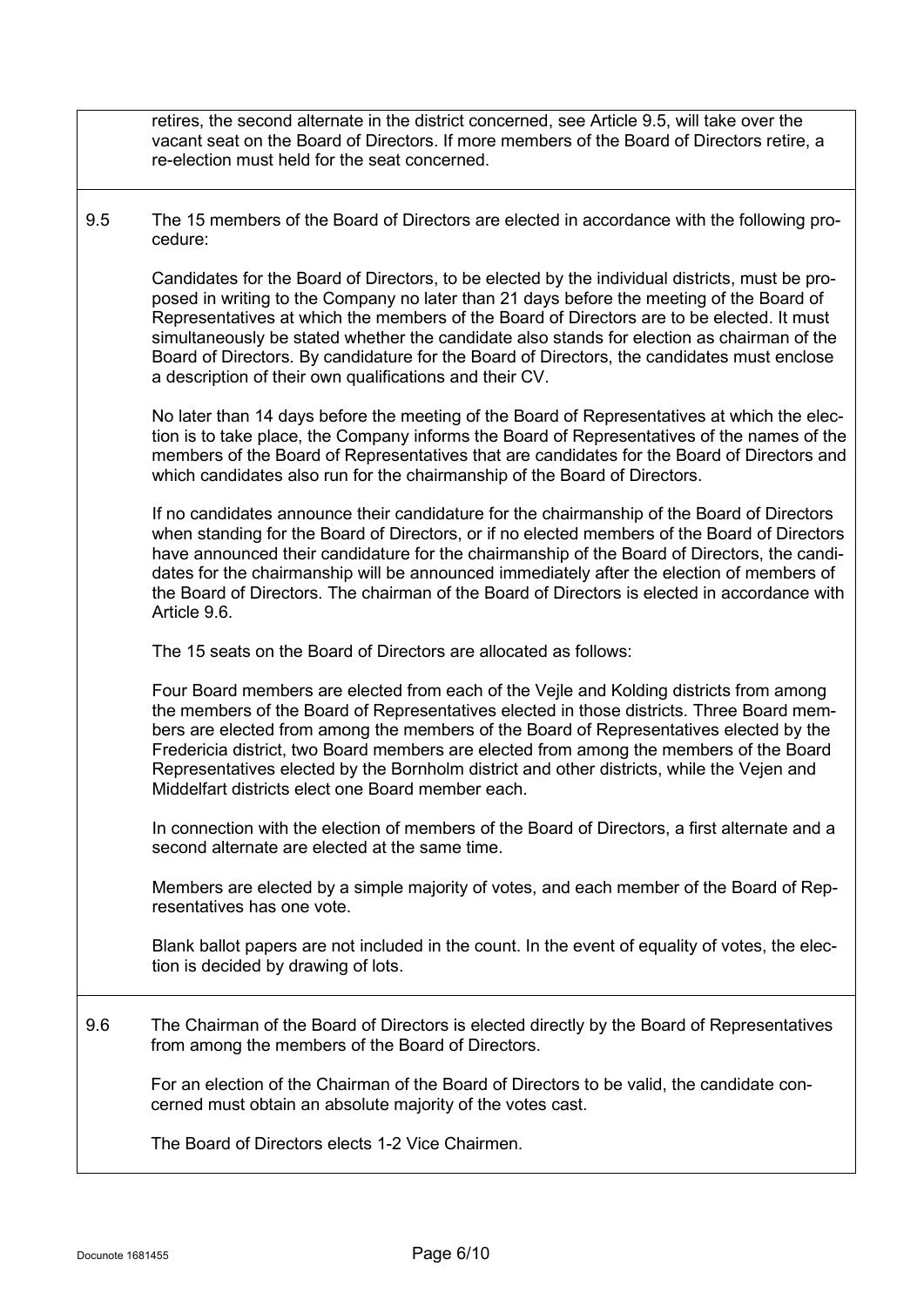|      | The Chairman and Vice Chairmen of the Board of Directors also act as Chairman and Vice<br>Chairmen of the Board of Representatives.                                                                                                                                                                                                                                                 |
|------|-------------------------------------------------------------------------------------------------------------------------------------------------------------------------------------------------------------------------------------------------------------------------------------------------------------------------------------------------------------------------------------|
| 9.7  | The Chairman convenes meetings of the Board of Directors at minimum eight days' notice.<br>In exceptional cases, the Chairman of the Board of Directors may decide that particularly<br>important or urgent matters should be dealt with in writing, at a digital meeting or at a physi-<br>cal meeting. Under these circumstances, meetings may be convened at four hours' notice. |
|      | The meetings are convened using digital communication. The relevant documentation is<br>made available to the members primarily via digital media.                                                                                                                                                                                                                                  |
|      | The Board of Directors holds four to six ordinary meetings a year.                                                                                                                                                                                                                                                                                                                  |
|      | Two members of the Board of Directors, the Company's auditor or one of the members of<br>the Company's Executive Board may request that the Board of Directors be convened if<br>stating simultaneously the business requested to be transacted, and why the business can-<br>not wait until the next ordinary meeting of the Board of Directors.                                   |
|      | In such cases, a meeting must be held no later than four weeks from the date of the re-<br>quest.                                                                                                                                                                                                                                                                                   |
|      | Although they are not members of the Board of Directors, the members of the Executive<br>Board are entitled to attend and speak at meetings of the Board of Directors, unless the<br>Board of Directors decides otherwise in the individual case.                                                                                                                                   |
|      | Members of the Board of Directors and the Executive Board may not participate in the<br>transaction of business if there is doubt about their impartiality. The rules regarding the im-<br>partiality of members of the Board of Directors follow the principles outlined in Article 8.13.                                                                                          |
| 9.8  | The Board of Directors is quorate when at least half of the members are present.                                                                                                                                                                                                                                                                                                    |
|      | The resolutions of the Board of Directors are passed by a simple majority of votes.<br>In the event of equality of votes, the Chairman holds the casting vote                                                                                                                                                                                                                       |
| 9.9  | The Board of Directors lays down its own rules of procedure.                                                                                                                                                                                                                                                                                                                        |
| 9.10 | Minutes are taken of all meetings of the Board of Directors which are digitally signed by the<br>members of the Board of Directors.                                                                                                                                                                                                                                                 |
|      | Any member of the Board of Directors or of the Executive Board is entitled to have his/her<br>dissenting opinion briefly mentioned in the minutes.                                                                                                                                                                                                                                  |
|      | The minutes are divided into confidential and non-confidential items based on the confiden-<br>tial or commercial nature of the item.                                                                                                                                                                                                                                               |
|      | The minutes are digitally sent to the Board of Directors and are deemed approved by the<br>Board of Directors after eight days if no comments to the minutes have been received.                                                                                                                                                                                                    |
|      | Once the minutes have been approved by the Board of Directors, minutes of the non-confi-<br>dential items are distributed to the members of the Board of Representatives within 5 days<br>of approval.                                                                                                                                                                              |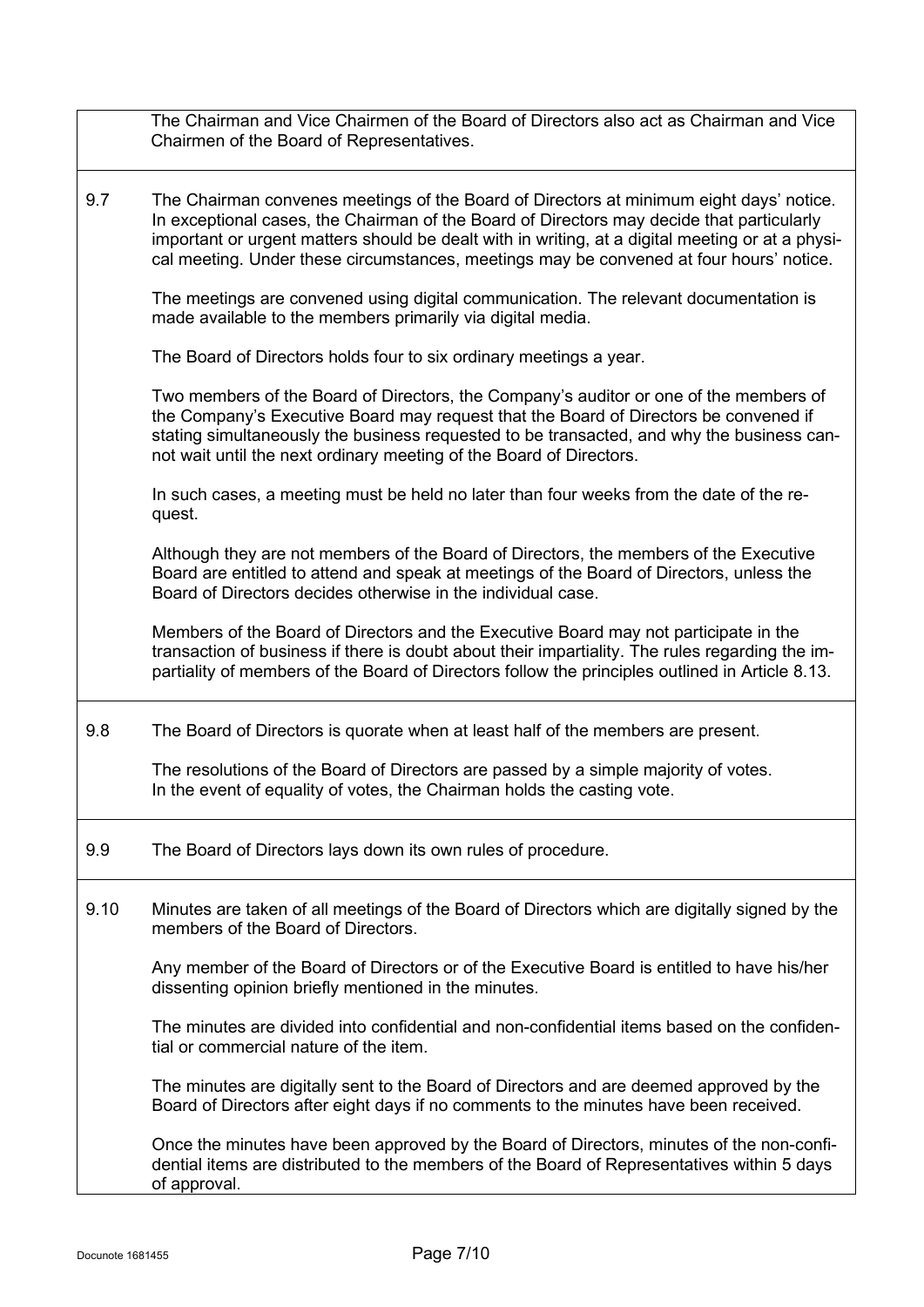| 9.11         | The Chairman of the Board of Directors and the Executive Board jointly ensure that the<br>members of the Board of Representatives are informed about the Company's activities<br>through distribution of email newsletters and press releases.                        |
|--------------|-----------------------------------------------------------------------------------------------------------------------------------------------------------------------------------------------------------------------------------------------------------------------|
| 10.0<br>10.1 | <b>Executive Board</b><br>The Company's Executive Board consists of one or more executive officers as determined<br>by the Board of Directors.                                                                                                                        |
| 10.2         | The Executive Board is in charge of the day-to-day management and operation of the Com-<br>pany and prepares proposals for company strategies.                                                                                                                        |
| 10.3         | The Executive Board participates in the meetings of the Board of Representatives and of<br>the Board of Directors.                                                                                                                                                    |
| 10.4         | The Executive Board appoints and dismisses the Company's as well as its subsidiaries'<br>staff at all levels.                                                                                                                                                         |
| 10.5         | The Board of Directors lays down the rules of procedure of the Executive Board.                                                                                                                                                                                       |
| 11.0<br>11.1 | <b>Accounts and auditing</b><br>The Company's financial year is the calendar year.                                                                                                                                                                                    |
| 11.2         | The Company's annual report is audited by an auditing firm of state-authorised public ac-<br>countants elected by the Board of Representatives.                                                                                                                       |
| 11.3         | The annual report must be presented in accordance with the Danish Financial Statements<br>Act.                                                                                                                                                                        |
| 12.0<br>12.1 | <b>Amendment of the Articles of Association</b><br>Amendments to the Company's Articles of Association may only be made by the Board of<br>Representatives and must be adopted in accordance with the rules set out in Article 8.9 of<br>the Articles of Association. |
| 13.0<br>13.1 | Mergers, take-overs, etc.<br>In accordance with the rules set out in Article 8.9, the Board of Representatives may pass<br>resolutions on the take-over, acquisition or merger with other companies with binding effect<br>on EWII.                                   |
| 13.2         | The Board of Directors may pass resolutions on the take-over, acquisition or merger with<br>other companies with binding effect on all other companies in the Group.                                                                                                  |

٦

 $\overline{\phantom{a}}$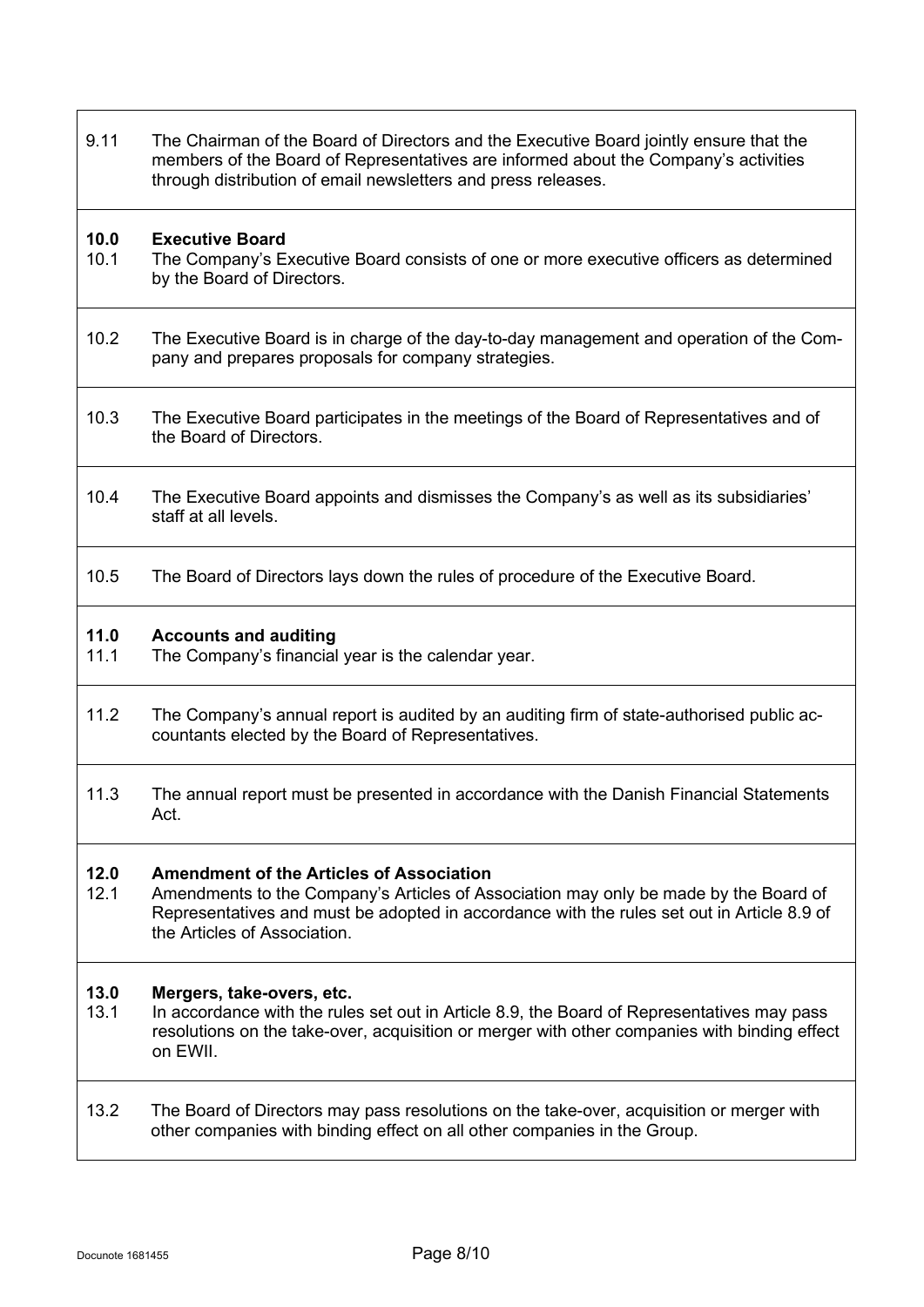13.3 If the board resolution under Article 13.2 relates to one of the companies TREFOR El-Net A/S or TREFOR Varme A/S or TREFOR Vand A/S and if it means that the company concerned is not the surviving company, the resolution must be approved by the Board of Representatives.

# **14.0 Dissolution**

In the event of the dissolution of the Company, the Company's assets must benefit the Triangle Region. Any resolution on the dissolution of the Company must be made by the Board of Representatives in accordance with the rules set out in Article 8.9.

## **15.0 Powers to bind the Company**

The Company is bound by the joint signatures of the Chairman and one Vice Chairman of Board of Directors, of the Chairman of the Board of Directors and one member of the Executive Board, or of the Chairman of the Board of Directors and two members of the Board of Directors.

In addition, the Company is bound by the joint signatures of one Vice Chairman of the Board of Directors and one member of the Executive Board.

## **16.0 Publicity**

The Company's annual report is published on the Company's website.

#### 17.0 **Special provision concerning TREFOR Vand A/S**

The Company's shares and attached rights in TREFOR Vand A/S via TREFOR Infrastructure A/S may not be pledged or assigned without the consent of Vejle City Council, Fredericia City Council and Middelfart City Council.

Vejle Municipality, Fredericia Municipality and Middelfart Municipality have pre-emptive rights to the shares in TREFOR Vand A/S on the same terms as can be obtained by sale to other parties.

No later than six weeks from receipt of a written offer for purchase of the shares, Vejle Municipality, Fredericia Municipality and Middelfart Municipality must give notice whether they want to exercise their pre-emptive rights and, if not, whether they consent to a sale.